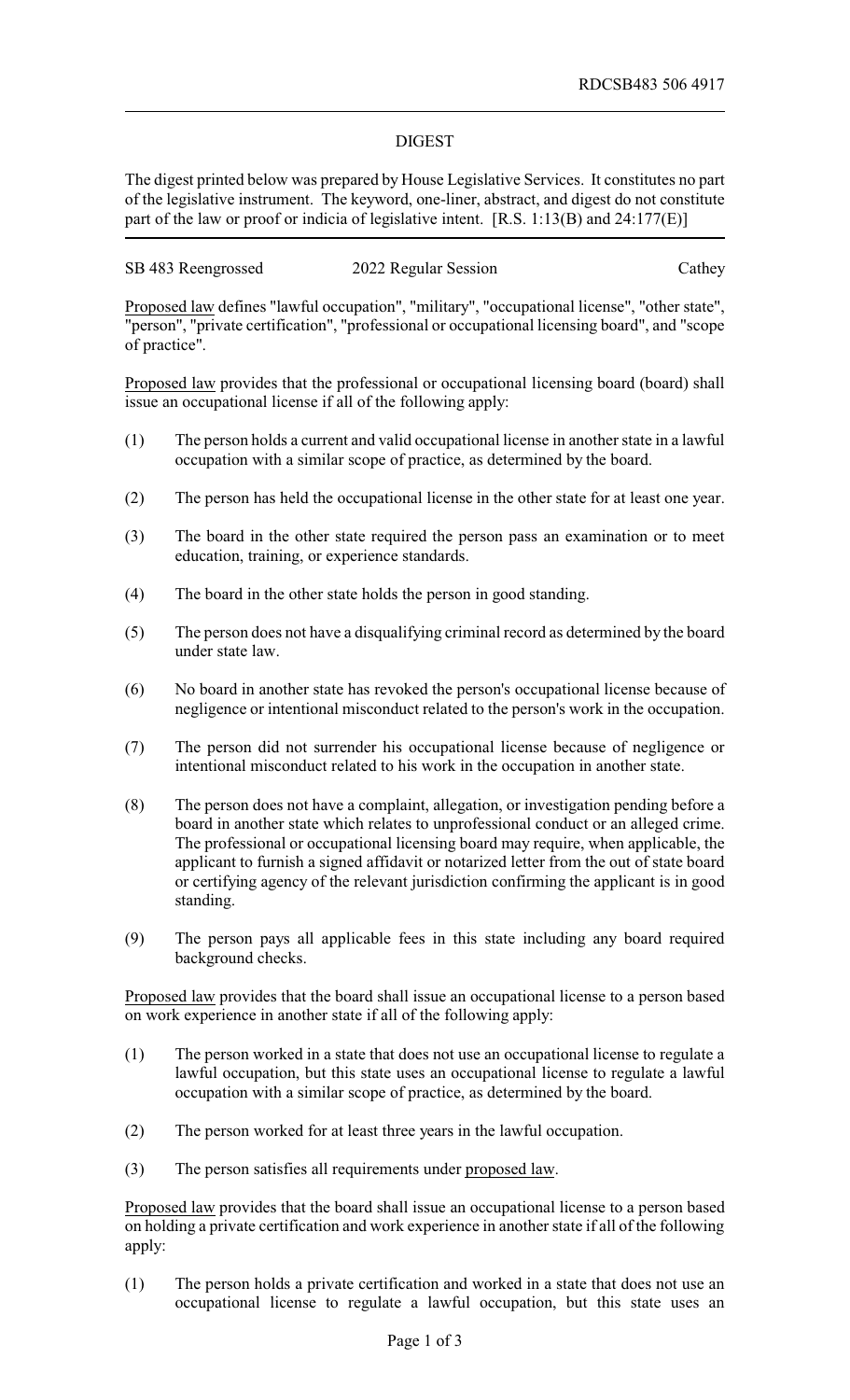occupational license to regulate a lawful occupation with a similar scope of practice, as determined by the board.

- (2) The person worked for at least two years in the lawful occupation.
- (3) The person holds a current and valid private certification in the lawful occupation.
- (4) The private certification organization holds the person in good standing.
- (5) The person satisfies all requirements under proposed law.

Proposed law provides that the board may require a person to pass an examination specific to the occupation if the license issued in this state requires an examination.

Proposed law provides that a person who obtains an occupational licence is subject to all laws regulating the occupation and jurisdiction of this state.

Proposed law provides for exceptions.

Proposed law provides for the following limitations:

- (1) Nothing in proposed law shall prohibit a person from applying for an occupational license under another statute or rule in state law.
- (2) An occupational license issued pursuant to proposed law is valid only in Louisiana. It does not make the person eligible to work in another state under an interstate compact or reciprocity agreement unless otherwise provided in law.
- (3) Nothing in proposed law shall prevent Louisiana from entering into a licensing compact or reciprocity agreement with another state, foreign province, foreign country, international organization, or other entity.
- (4) Nothing in proposed law shall prevent Louisiana from recognizing occupational credentials issued by a private certification organization, foreign province, foreign country, international organization, or other entity.
- (5) Nothing in proposed law shall require a private certification organization to grant or deny private certification to any individual.

Proposed law provides that the board will provide the person with a written decision regarding the application within 45 days of receiving a completed application.

Proposed law excludes the Louisiana State Board of Medical Examiners, the State Board of Certified Public Accountants of Louisiana, the State Board of Architectural Examiners, the Louisiana Real Estate Commission, the State Board of Veterinary Medicine Examiners, the Louisiana Professional Engineering and Land Surveying Board, the Louisiana State Board of Dentistry, and the Louisiana State Board of Nursing.

Effective upon signature of the governor or lapse of time for gubernatorial action.

(Adds R.S. 37:51-59)

Summary of Amendments Adopted by Senate

- Committee Amendments Proposed by Senate Committee on Commerce, Consumer Protection, and International Affairs to the original bill
- 1. Makes technical changes.
- 2. Defines "person".